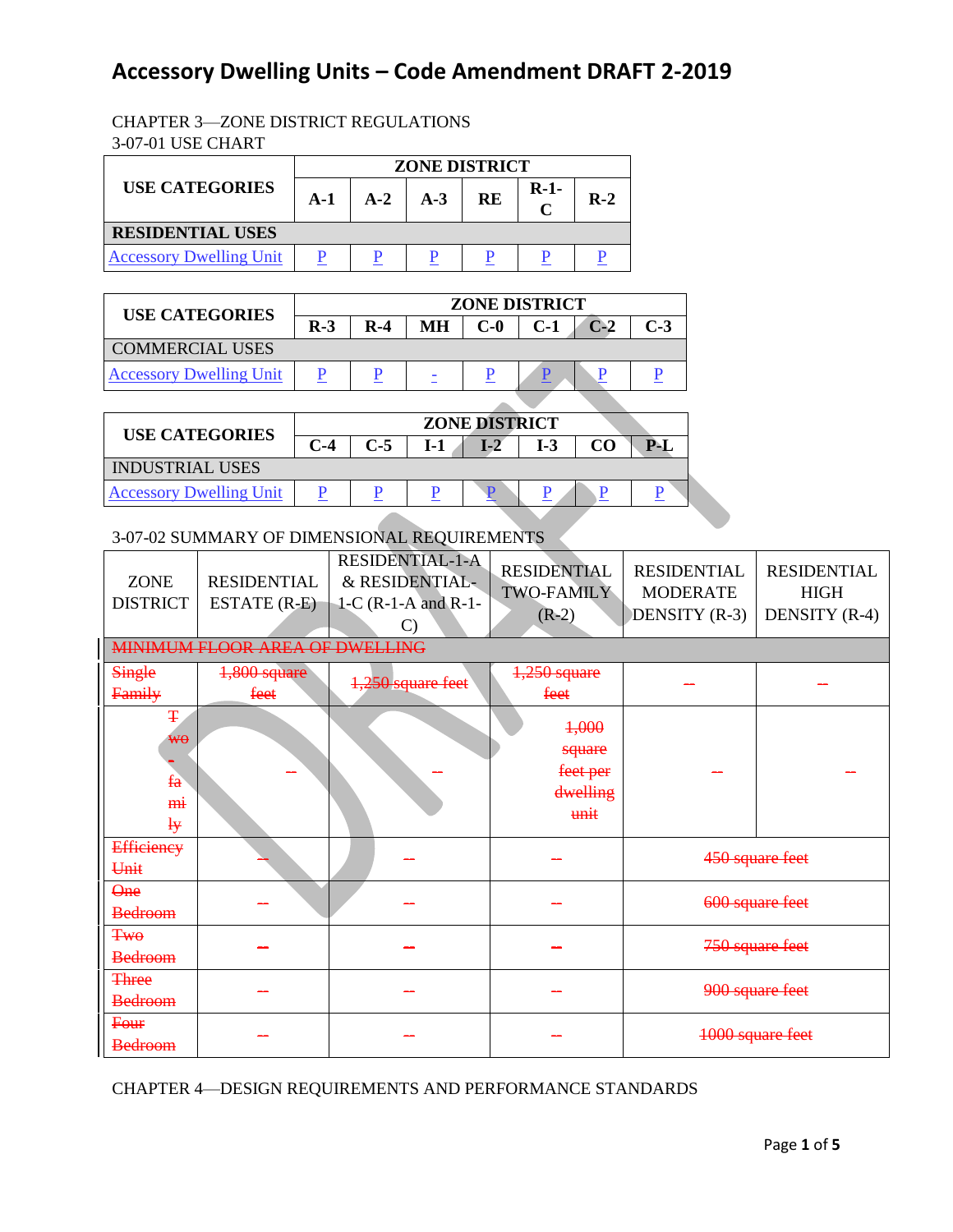#### ACCESSORY USES AND PERFORMANCE STANDARDS

4-03-02 ACCESSORY USES, AGRICULTURAL

4-03-02-01 GENERAL ACCESSORY USES PERMITTED

24. Accessory Dwelling Unit (see Section 4-03-04 Accessory Uses, Commercial for Performance Standards)

24.25. Other accessory uses approved by the Director of Community and Economic Development. The Director of Community and Economic Development may require the accessory use meet performance standards for similar uses permitted by these standards and regulations.

#### 4-03-03 ACCESSORY USES, RESIDENTIAL

#### 4-03-03-01 GENERAL ACCESSORY USES PERMITTED

The following general accessory uses are permitted in Residential Districts:

- 23. Accessory Dwelling Unit (see Section 4-03-04 Accessory Uses, Commercial for Performance Standards)
- 23.24. Other accessory uses approved by the Director of Community and Economic Development. The Director of Community and Economic Development may require the accessory use meet performance standards for similar uses permitted by these standards and regulations.

#### 4-03-04 ACCESSORY USES, COMMERCIAL

#### 4-03-04-01 GENERAL ACCESSORY USES PERMITTED

The following general accessory uses are permitted in Commercial Districts:

1. Caretaker Dwelling (see Section 04-03-04-02-01 Accessory Uses, Commercial for detailed performance standards) Accessory Dwelling Unit (see Section 4-03-04 Accessory Uses, Commercial for Performance Standards)

#### 4-03-04-02 PERFORMANCE STANDARDS

#### 4-03-04-02-01 CARETAKER DWELLINGACCESSORY DWELLING UNIT (ADU)

- 1. Permitted Dwelling Types: An apartment, detached single family dwelling or mobile home may be established as a caretaker dwelling provided the following design standards are met.
- 2. Minimum Dwelling Size: Seven-hundred-fifty (750) square feet
- 3. Number of Accessory Dwellings: Only one (1) accessory dwelling is allowed per lot.
- 4. Mobile Home as a Caretaker Dwelling
	- a. Permit Required: A Special Use permit shall be required for the use of a mobile home as a caretaker dwelling.
	- b. Condition: All mobile homes shall be provided with potable water meeting the pressure requirements of the 1997 Uniform Building Code, as amended and meeting the minimum drinking water quality standards established by the Colorado Department of Public Health and Environment. All homes shall be provided with sanitary sewer or an individual sewage disposal system meeting the requirements of the Tri-County Health Department. Mobile homes shall be in sound condition and shall be placed on a concrete pad, blocked, and properly anchored and skirted.
	- c. Setbacks: All mobile homes shall meet the setbacks for accessory structures. Mobile homes shall be placed so as to protect them from noise, vibration, heat, and other potential negative impacts of the commercial use.
- Permanent Structures as a Caretaker Dwelling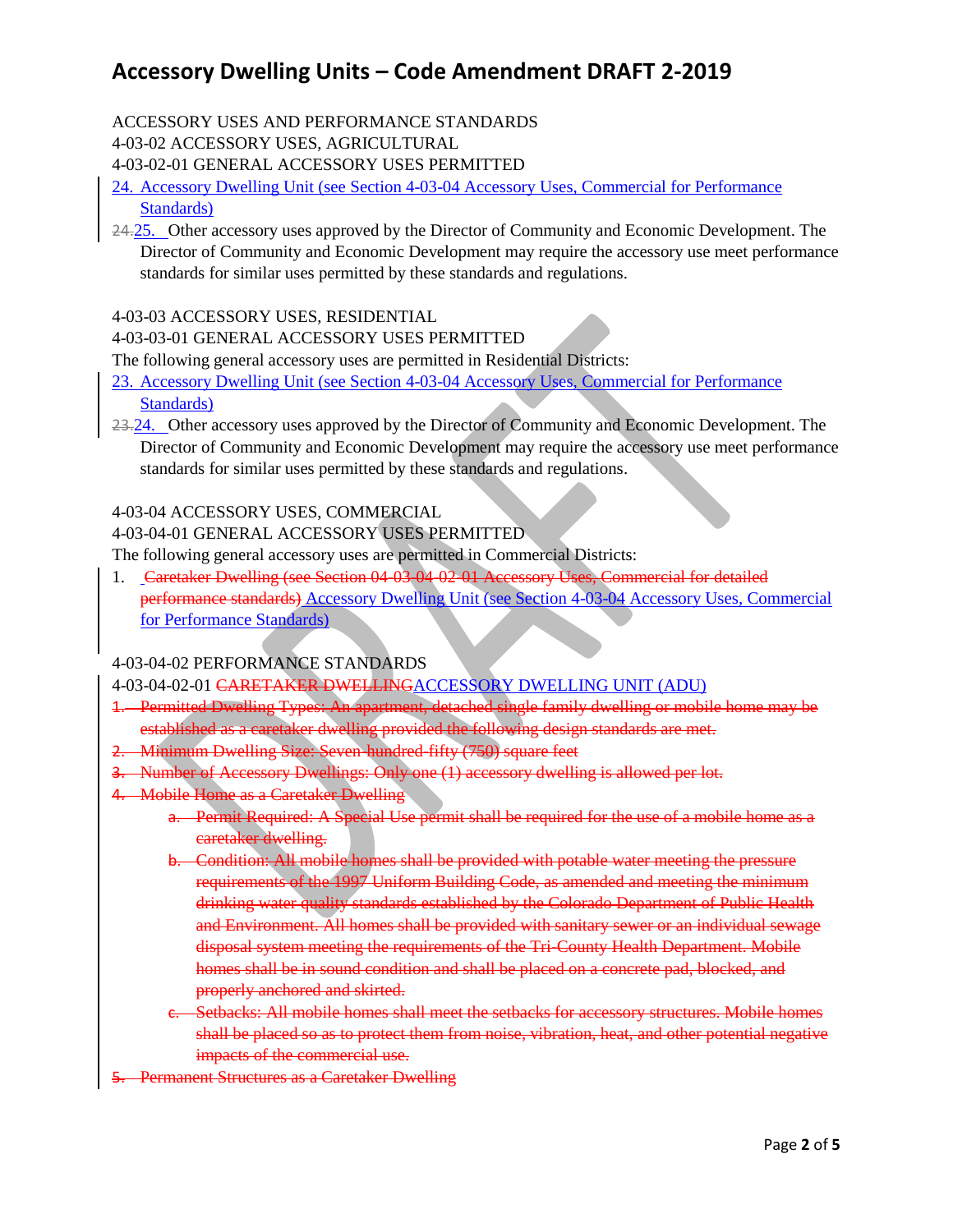- a. Permit Required: A Conditional Use Permit approval shall be required for the use of an additional single family or multiple family dwelling as a caretaker dwelling.
- b. Compliance: A single family dwelling intended as such a dwelling must comply with the minimum requirements of the R-1-C District. All permanent structures shall meet the setbacks for accessory structures and the requirements of the 1997 Uniform Building Code, as amended.
- c. Provision of Water and Sewer: Proof of adequate provisions for water, sewer, fire protection, other utilities and access shall be provided.
- *d.* Conformance to Subdivision and Zoning Code: No commercial farm employee dwelling shall be deeded, leased, or rented without conforming to these standards and regulations.
- 1. *Purpose:* The purpose of the accessory dwelling unit (ADU) provisions are to: (1) provide homeowners with an opportunity for companionship and security; (2) better utilize existing infrastructure and community resources; (3) provide a housing type that responds to changing needs and lifestyles (e.g., small families, retirees, caretakers); (4) add to the County's stock of affordable dwelling units; and (5) protect neighborhood character and stability by ensuring that visible ADUs are compatible with surrounding land uses.
- 2. *Applicability:* One ADU on an existing legal lot is permitted as an accessory use to single family residential uses in any zoning districts, in addition to legal nonconforming single family structures in those zones as allowed by these regulations.
- 3. *Process:*
	- a. New ADU. Subject to review, public notification and approval through a building permit and shall conform to all of the following standards.
	- b. Existing (Undocumented) ADUs. If an ADU was created without being part of a project for which a building permit was finalized, the County shall require a building permit and public notification to determine if the structure meets the requirements of this section and building code. Adherence to the development standards is required.
- 4. *Public Notification:* At time of review of building permit application, the County shall notify by mail residents and property owners directly adjacent to the property for which a complete building permit application has been submitted. Notified parties, and other interested parties, may comment on items concerning the required development and design standards for ADUs. The comment period shall close when the building permit application is resolved in issuance or denial.
- 5. *Development Standards:*
	- a. Building Type: ADU building types shall not include mobile or manufactured homes. Site built and modular construction is allowed.
	- b. Number: One ADU shall be allowed in each residential lot as a subordinate use in conjunction with any new or existing detached single-family dwelling unit,
	- c. Size:
		- i. Attached or Internal. ADUs shall not exceed 40% of the principal dwelling unit in addition to the underlying development standards for the lot, including, but not limited to, lot coverage, height and setback requirements for the zone in which they reside.
		- ii. Detached. ADUs shall not exceed 1,500 square feet residential floor area or 40% of the primary dwelling unit's gross floor area, whichever is less.
	- d. Location: The ADU may be added to or included within the primary unit, or located in a detached structure on the same lot as the primary dwelling unit. If detached, the ADU is required to meet all accessory structure setbacks for the zone district.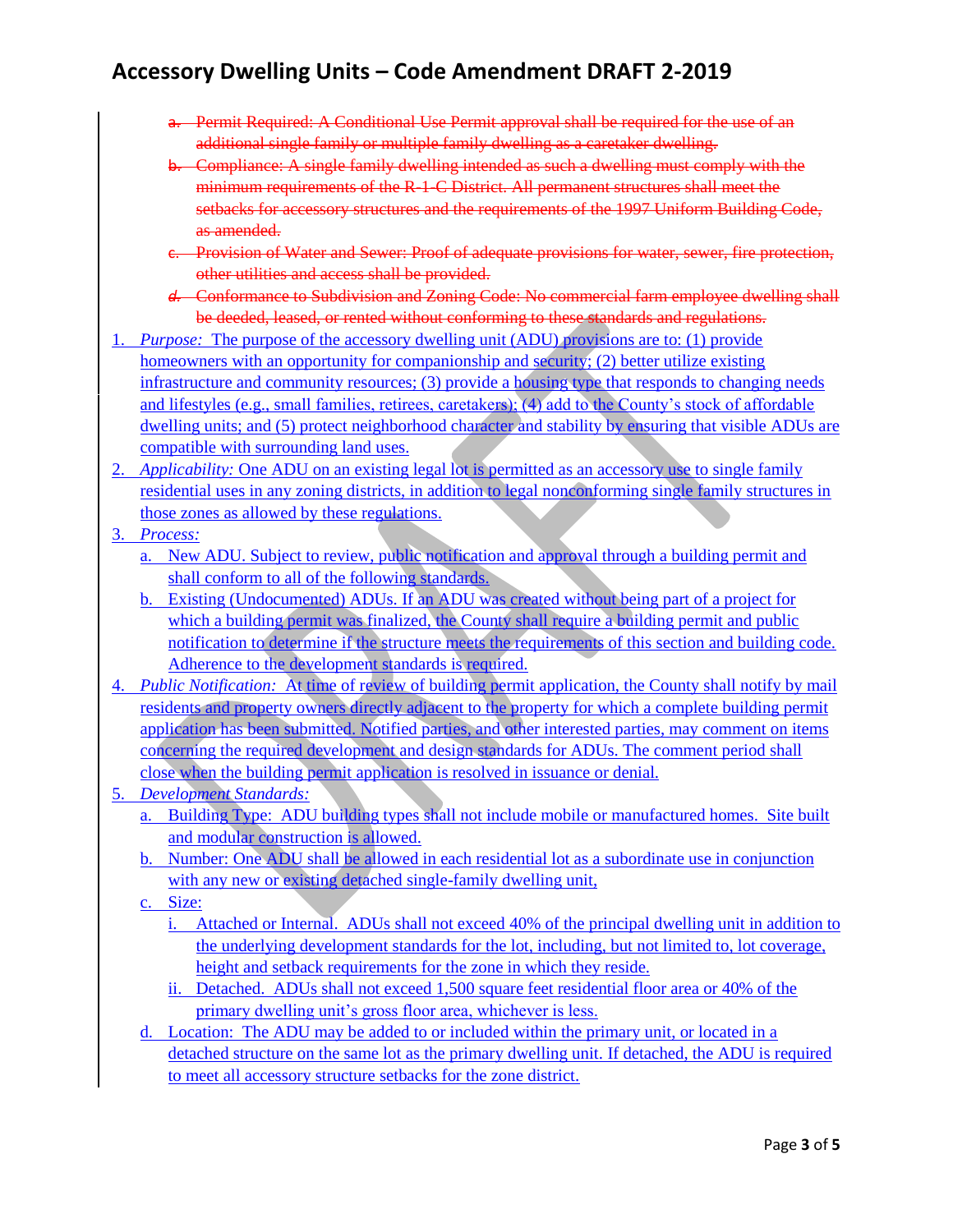- e. Parking: One off-street parking space is required for an ADU in addition to the parking required for the primary dwelling unit. Parking spaces must be paved and may include private garages, carports, or all weather-surfaced, off-street areas reserved for vehicles. Tandem parking is allowed.
- f. Home Occupations: The ADU and/or primary residence may contain a home occupation if the home occupation is reviewed and approved per these regulations.
- g. Other development standards:
	- i. Accessory Dwelling Units shall meet all other development standards (e.g. setbacks, lot coverage etc.) for buildings in the zoning district, except in the following circumstances:
		- 1. The gross floor area of the ADU shall not count towards the maximum accessory building coverage, but rather the maximum principal structure.
		- 2. The ADU height shall not exceed twenty-five (25) feet.
		- 3. If detached the ADU shall be setback at least 10' to the rear of the front structure line of the principal dwelling unit.
		- 4. The gross floor area of the ADU shall count towards the minimum floor area of the primary dwelling.

#### ii.For legal nonconforming situations, ADUs shall also adhere to the following requirements:

- 1. Legal Nonconforming Primary Single Family Uses:
	- a. It is recognized that in some zones, an existing primary single family use may be considered legal nonconforming. In the event that an existing, legal nonconforming single family use requests an ADU per these standards, it shall an allowed accessory use to the legal nonconforming use. If the legal nonconforming primary use ceases to exist, the ADU, shall also cease to exist.
	- b. Conformance with Section 4-24-03 Extension or Enlargement of Nonconforming Conditions applies to the primary use.
- 2. ADUs in Existence Prior to these Regulations:
	- a. Existing ADUs shall meet the requirements of these regulations.
	- b. A building permit is required for the Building Official to determine if the structure meets the adopted building code requirements. As-built information about the existing structure shall be required as part of the building permit submittal.
	- c. Additional improvements may be required by the applicant in order for the ADU to meet adopted building codes.
- 3. Exterior Modifications, Alterations or Additions to Legal Nonconforming Structures: a. Portions of existing buildings that undergo a change of use are required to meet building codes for new construction in compliance with the adopted building code.
- 4. Previously approved Caretaker Dwelling Units may be extended in accordance with Section 2-02-08 Conditional Use Permit.
- 6. *Design Standards.*
	- a. New Detached Structures, Exterior Alterations and Additions to Existing Structures:The development of a newly constructed detached ADU and exterior alterations and additions to existing structures for ADU development shall be designed consistent with the existing color, façade treatment, roof pitch, siding, lighting, and windows of the primary dwelling unit.

CHAPTER 11—DEFINITIONS

11-02-157 DWELLING UNIT, ACCESSORY (ADU)